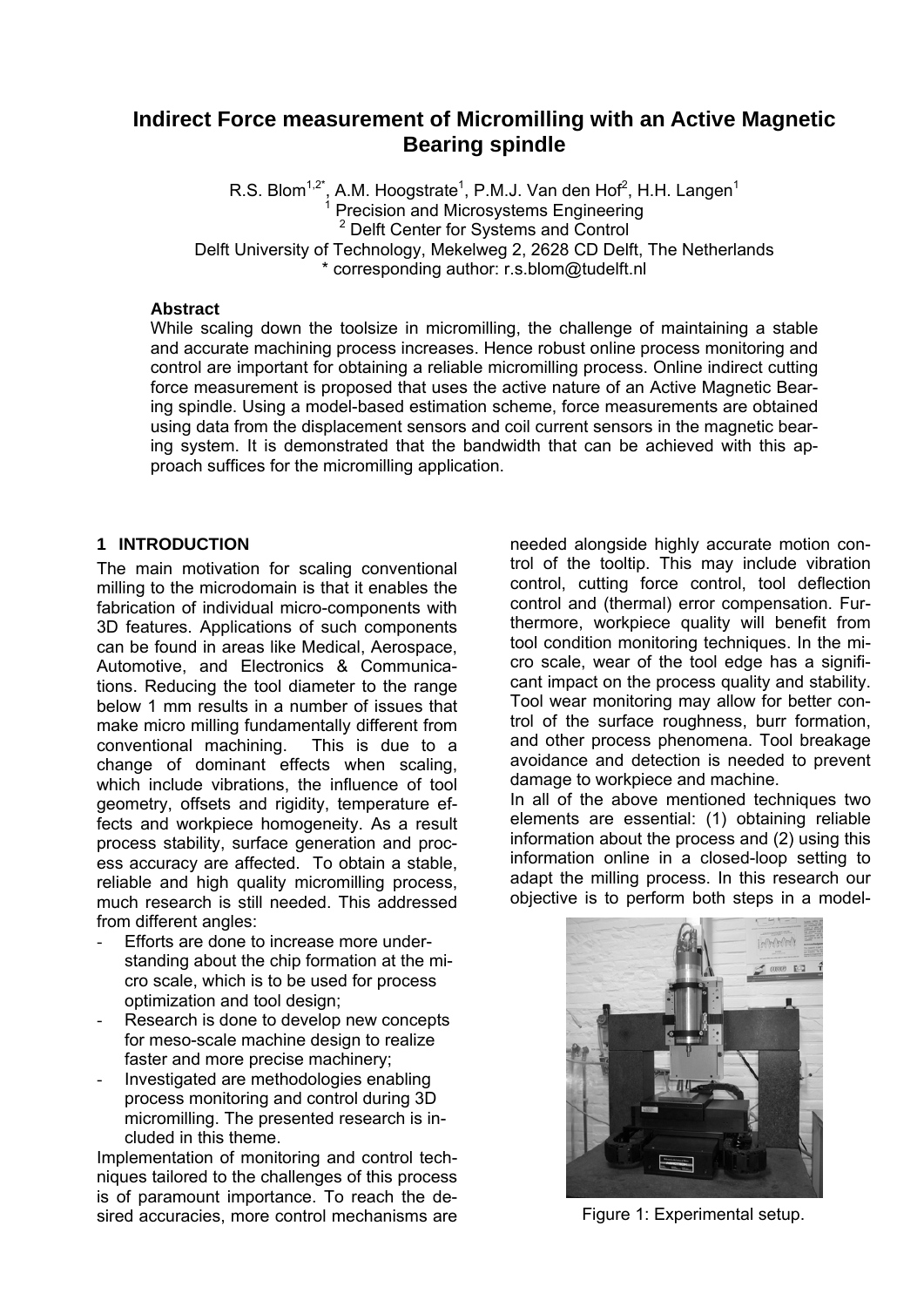based setting, while including measures to guarantee performance under disturbances and model uncertainty.

# *Indirect force measurement*

In conventional cutting, signals that are typically used to obtain realtime information about the cutting process are measurements of the cutting forces and the spindle power. Due to small powers and the high required bandwidths involved in micromilling, we consider the first.

Obviously, direct measurement of the cutting forces using a dynamometer setup could be pursued. However, like in conventional cutting, disadvantages of direct force measurement in micromilling include the equipment's high cost, fragility to overload, influence on machine dynamics and the practical issues of including it in the machining space. In conventional cutting these disadvantages have led researchers to investigate indirect force signal estimation by using information from elsewhere in the machine. This includes information from sensors (such as displacements sensors) or information from active components of the machine. In this research we propose indirect force measurement using the Active Magnetic Bearings (AMB) of the milling spindle.

For a micromilling application active magnetic bearings combine a number of favorable features. First, the maximum achievable surface speed of magnetic bearings is much larger than rolling element bearings. Rotational speeds up to the limit of material strength are possible. There is virtually no wear and no need for lubrication. Second, because they are noncontacting, magnetic bearings are not prone to the same thermal problems as conventional bearings at high speeds. Last, the active nature opens a range of monitoring and control possibilities, a feature that is unique for magnetic bearings. Citing Bleuler [1]: *[..] this type of bearing has a great potential for increased safety, reliability, and on-line machining process control […]. Instantaneous and precise signals for shaft position, bearing current, and thus bearing force are automatically and constantly available. They permit permanent monitoring of lead forces, moments and vibrations. These signals can be exploited for sophisticated machining control for various purposes including machining quality, safety, maintenance, etc.*.

Some results have been published. Müller [2] explored the application of an AMB spindle for cutting force estimation, tool breakage detection and tool wear monitoring. The techniques applied by Müller are basic, but demonstrate

the concept of utilizing AMB spindle for online process monitoring and control purposes. Auchet [3] uses the AMB spindle for indirect force estimation, where the transfer functions linking the unknown cutting force with the command voltages are determined experimentally at zero rpm. Still, the results are in good agreement with force measurements from a dynamometer platform for low frequencies. Our approach to indirect force measurement is model-based estimation that uses data which is already available from the magnetic bearings. In this paper we will present simulation results which are based on the micromilling setup that has been realized in our laboratory. This has been organized as follows. First in section 2 we will briefly discuss AMB technology, followed by a description of the experimental setup in section 3. In section 4 the modeling of this setup is discussed, which is used in section 5 to construct a model-based cutting force estimator. Simulation results of the force estimator are included in section 6.

# **2 MAGNETIC BEARING TECHNOLOGY**

Unlike conventional bearings systems, the rotor of an AMB spindle is carried by a magnetic field. The most common configuration for this is depicted in figure 2. At the front side of the rotor two magnetic actuators control the position in the x and y plane; similarly two actuators control the x and y position of the rotor at rear side. An axial bearing is added to control the position of the rotor in the z-direction. A motor rotates the spindle in the single left uncontrolled DOF. One actuator consists of two coils at opposite sides of the rotor, which are most commonly configured in *differential drive mode.* In this configuration both coils create a bias flux of the same size. However, a control current that is fed to the coils and that makes adjustments to this bias flux has opposite sign. This implies that a nonzero control current will increase the flux in one coil by the same amount it is reduced in the other, resulting in a net force on the rotor. This effect is used to control the position of the rotor. To do this, the current position of the rotor is measured by a displacement sensor and taken as input by a controller to command the current levels in the coils using a current amplifier.

### **3 EXPERIMENTAL SETUP**

A picture of the experimental setup is found in figure 1. A three axis milling machine is created using a horizontal XY stage to position the workpiece and a vertically mounted Z-stage for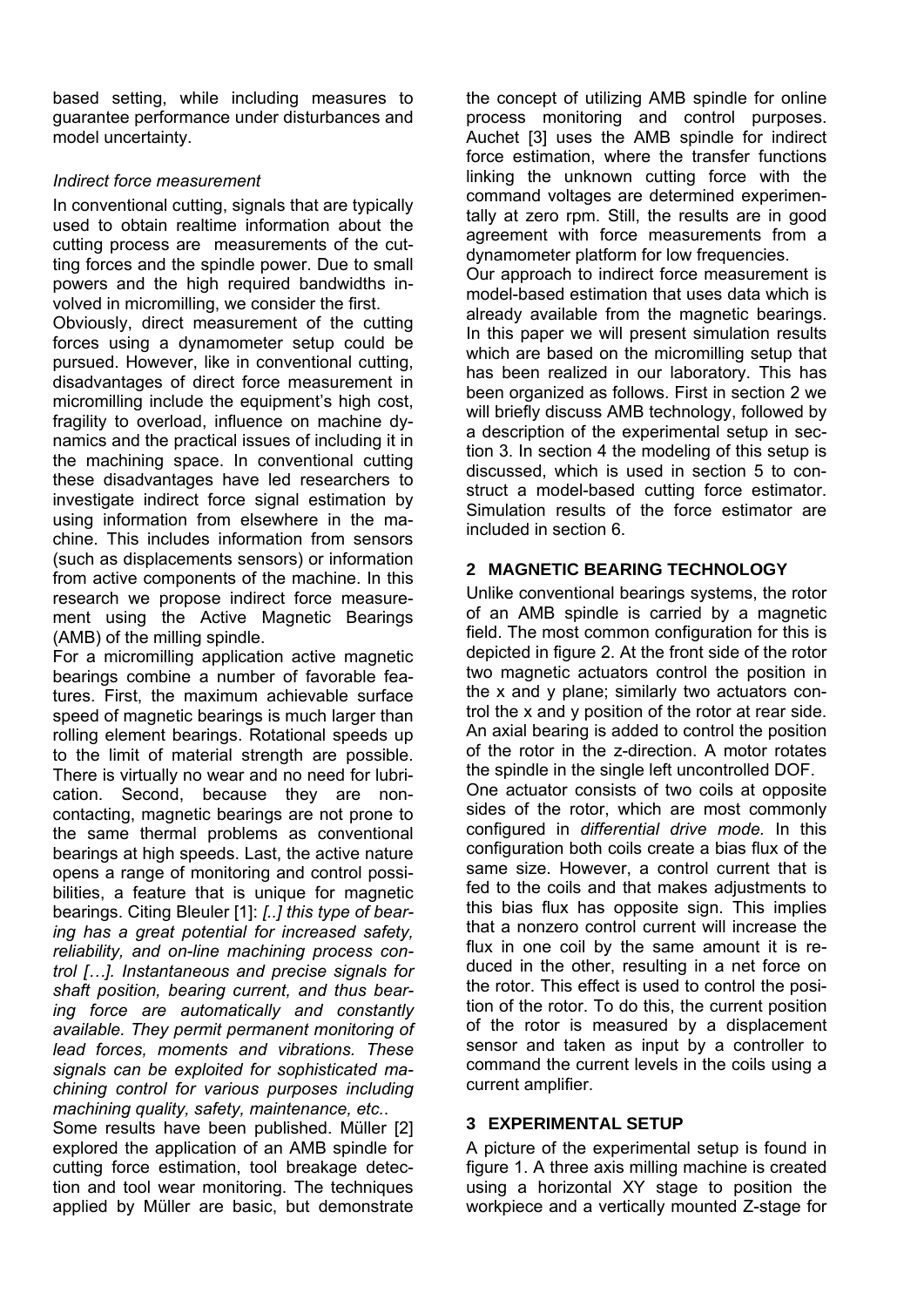translation of the spindle. Together these stages are mounted on a granite table with a bridge for the Z-axis. All stages are manufactured by Aerotech. The horizontal drives have linear motors, with positioning accuracy of <0.3 µm and a repeatability of <0.12 µm. The vertical drive has a lead screw and has a positioning accuracy of 0.75 µm and a repeatability of  $0.1 \mu m$ .

The selected AMB spindle is from EAAT GmbH Chemnitz (Elektrische Automatiserungs- und Antriebstechniek). This is a spindle with a maximum rotational speed of 120.000 rpm, which is relatively high for currently available AMB spindles. The rotor length is 250 mm. The controller of the bearings is an analog PID of which the exact parameters are unknown. The resolution of the displacement sensors of the AMBs is 0.1 μm. The AMB controller hardware also provides measurements of the currents through the coils with an accuracy of 1mA.

# **4 MODELING**

#### **4.1 Requirements**

The cutting force is estimated from measurements of the currents and displacements in a model-based setting. Important aspects of this approach are:

**Model:** a model is required of the transfer function from cuttings force acting on the tooltip to the displacement of the spindle shaft at the location of the displacement sensors in the bearings. Here the gyroscopic effects due to the high rotational speeds need to be included. Furthermore, a



Figure 2: Schematic of Active Magnetic Bearing spindle.

model is needed to predict the force from the magnetic bearings on the spindle. To develop an estimator also an appropriate model for the cutting forces is needed.

- **Bandwidth:** The bandwidth requirement on any force measurement approach in micromilling is high due to high rotational speeds. Rotational speeds of 120,000 rpm will lead to cutting force signals with base frequency of 2 kHz. The question that we will answer is what will be the maximum achievable bandwidth with the presented approach.
- **Disturbance modeling:** apart from measurement inaccuracy of the displacement sensors in the bearings, other disturbances need to be accounted for. These are related to the mass imbalance and to geometric errors of the spindle system. As a result, even when rotating free of external forces we will obtain a non-zero response of our system. These readings will be dependent on the rotational frequency.

In this paper we concentrate on the first two aspects. Disturbance modeling will be addressed when dealing with real as opposed to simulated data.

In the following subsections we will describe the model of the spindle and the magnetic bearings. This model is used in section 5 to derive a force estimator. In this research, we limit attention to estimation of the cutting forces in x and y direction. Particularly when milling with square end mills the cutting forces in x and y direction are of most interest.

### **4.2 Model of a rotating spindle**

The spindle, including toolholder and tool, is modeled as a series of rigidly connected flexible beam elements. Each of these beam elements is modeled as a flexible body with constant circular cross-section and certain length (see figure 3a). This element has two nodes, with four degrees of freedom each (displacement in x and y direction and rotations along these axes, denoted by  $\theta$  and  $\psi$  respectively). Hence we obtain the following vector of generalized coordinates:

$$
\xi = \begin{bmatrix} x_1 & y_1 & \theta_1 & \psi_1 & x_2 & y_2 & \theta_2 & \psi_2 \end{bmatrix}^T
$$

The beam is assumed to rotate around its zaxis with constant rotational speed  $Ω$ . By calculating the kinetic and potential energies along the beam element as function of the generalized coordinates, while assuming values for the mass density, Young's modulus and Poisson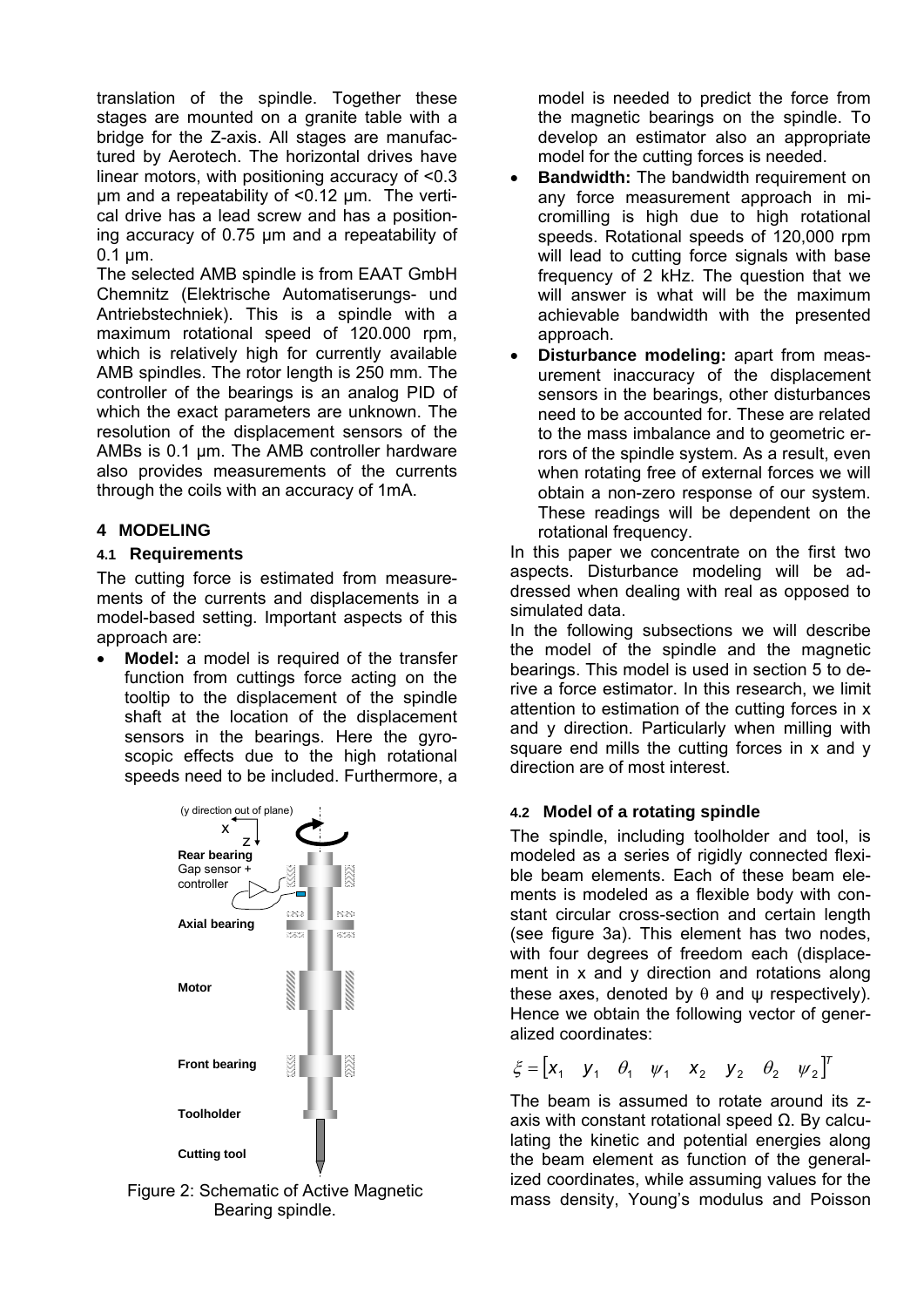ratio of the material, by applying Lagrange's theorem we find the following equation of motion for the beam element:

$$
\mathbf{M}\ddot{\xi} + \mathbf{G}\dot{\xi} + \mathbf{K}\xi = \mathbf{F}_{ext}
$$
 (1)

with **M** the mass matrix, **G** the gyroscopic matrix and **K** the stiffness matrix of our system. **M** and **K** are symmetric; **G** is skew-symmetric and depending on  $Ω$ . **F**<sub>ext</sub> is the vector of external forces and moments acting on the beam.

An FE model of the spindle is obtained by modeling it as a finite series of rigidly connected beam elements. Consider beam element A of which its right node is rigidly connect to the left node of beam element B. Let  $\xi_i = [x_i \quad y_i \quad \theta_i \quad \psi_i]^T$ , with  $i = 1,2$  denote the generalized coordinates of the left and right node of a beam respectively. Rigid connection of beam element A and B can be expressed mathematically as  $\xi_2^A = \xi_1^B$ . To derive the equation of motion of the connected system, define the extended coordinate vector x:

$$
\mathbf{X} = \begin{bmatrix} \xi^A & \xi^A & \xi^B \end{bmatrix}^T = \begin{bmatrix} \xi^A & \xi^B & \xi^B \end{bmatrix}^T
$$

If we write the mass matrices of beam A and B as

$$
\bm{M}^A = \begin{bmatrix} \bm{M}_{11}^A & \bm{M}_{12}^A \\ \bm{M}_{21}^A & \bm{M}_{22}^A \end{bmatrix}, \quad \bm{M}^B = \begin{bmatrix} \bm{M}_{11}^B & \bm{M}_{12}^B \\ \bm{M}_{21}^B & \bm{M}_{22}^B \end{bmatrix}
$$

and decompose the **G** and **K** matrices accordingly, then it can easily be verified that the connected system can be described as

$$
\mathbf{M}\ddot{\mathbf{x}} + \mathbf{G}\dot{\mathbf{x}} + \mathbf{K}\mathbf{x} = \mathbf{F}_{\text{ext}} \tag{2}
$$

with

$$
\mathbf{M} = \begin{bmatrix} \mathbf{M}_{11}^{A} & \mathbf{M}_{12}^{A} & 0 \\ \mathbf{M}_{21}^{A} & \mathbf{M}_{22}^{A} + \mathbf{M}_{11}^{B} & \mathbf{M}_{11}^{B} \\ 0 & \mathbf{M}_{21}^{B} & \mathbf{M}_{22}^{B} \end{bmatrix}
$$

and **G** and **K** having a similar structure. An FE model of the rotor can be obtained by repeating the above procedure. The number of elements needed is determined by the diameter variations of the rotor, as well as the number of structural modes of interest.

As is clear from the above analysis, this model does not include material damping. For material damping no straightforward modeling approach is available from first principles. Here we have applied the principle of Rayleigh damping, which implies that a damping matrix **D** is added to **G**. This matrix is a linear combination of the mass and stiffness matrix:



Figure 3: FE model of the spindle.

$$
\mathbf{D} = \alpha \mathbf{M} + \beta \mathbf{K} \tag{3}
$$

This introduces two degrees of freedom, which can be chosen such that the damping of the first two eigenmodes are as desired.

Neither present in this model is the negative stiffness of the motor. Although not included, this can quite easily be accounted for in this model by adding an extra stiffness matrix. Experimental validation of the model will demonstrate the necessity of this.

Lastly, not included also are misalignments between spindle and tool. These will be accounted for in a later stage when modeling the disturbances.

#### **4.3 Model of the magnetic bearings**

It is well established that the force that is exerted by a magnetic bearing in differential driving mode can be modeled by the following nonlinear equation [4]

$$
F = \lambda \left[ \left( \frac{i_{bias} + i}{g_0 - x} \right)^2 - \left( \frac{i_{bias} - i}{g_0 + x} \right)^2 \right]
$$
 (4)

with  $\lambda = \frac{1}{4}N^2\mu_0A_g$  $\lambda = \frac{1}{4}N^2 \mu_0 A_g$ . Here *N* is the number of windings of the coils,  $\mu_0$  is the permeability of vacuum, *Ag* is surface area of the poles of the magnetic coil,  $g_0$  is the nominal gap distance between the coil and the rotor, *x* is the displacement of rotor and its center position, *ibias* is the bias current through the coils and *i* the control current. Note that due to the particular configuration of the differential driving mode the resulting magnetic force becomes a linear function of control current when the rotor is at its nominal position (i.e. *x=0*). Since the rotor will generally be operating closely around this nominal position, it makes sense to approximate equation (4) with a linear model. A first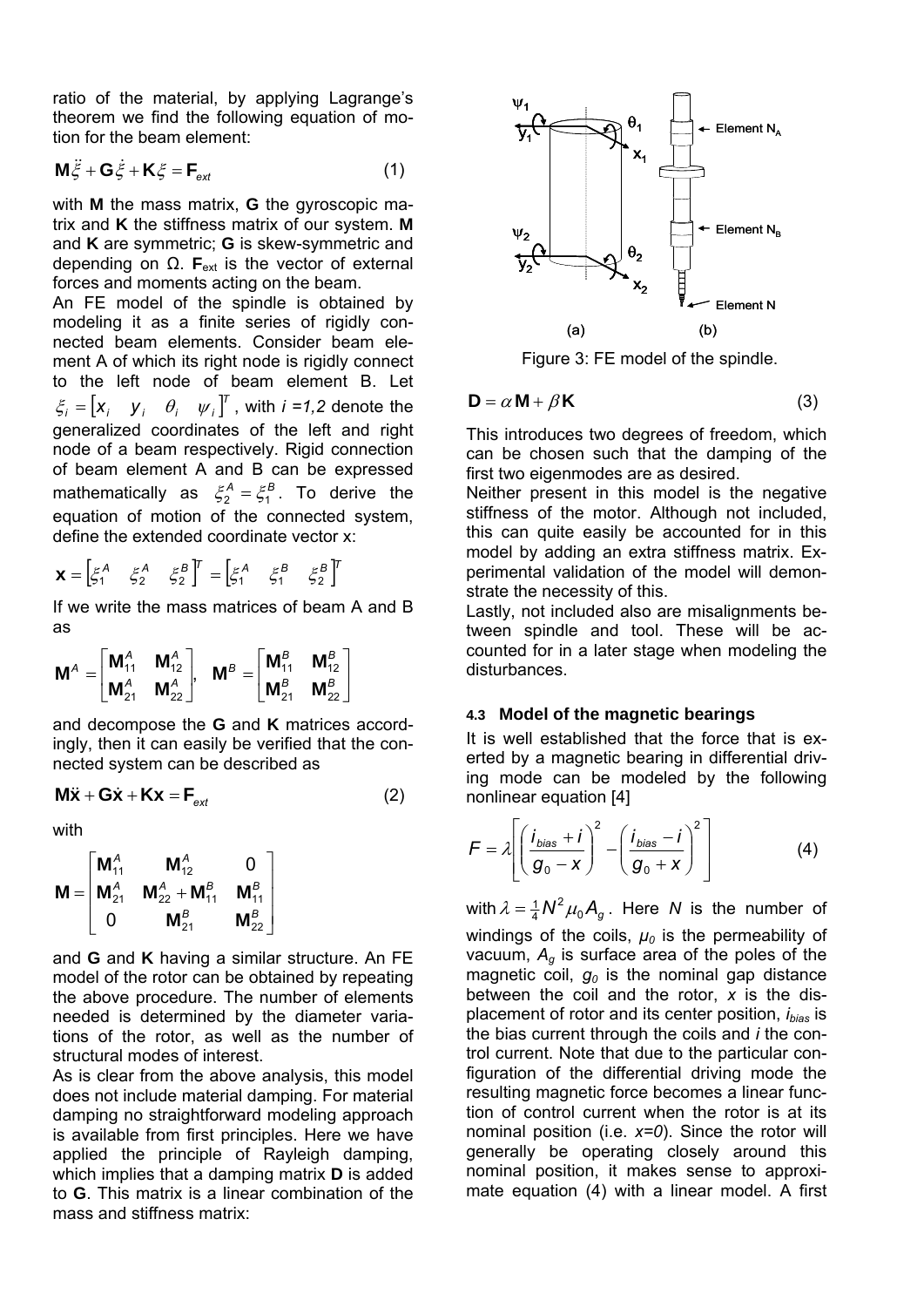order Taylor expansion around *i=0* and *x=0* yields

$$
F^{amb} = k_x x + k_i i \tag{5}
$$

with  $k_x = 4\lambda i_0^2 / g_0^3$  and  $k_i = 4\lambda i_0 / g_0^2$ .

Since  $k_x$  is always positive, (5) shows that an AMB has a negative stiffness. Since *x* describes the position of an unconstrained body, an unstable system is obtained. Therefore a stabilizing controller is needed to keep the spindle at the prescribed location.

#### **4.4 Combining the models**

A model of a milling spindle in magnetic bearings can be obtained as follows. In equation (2), the vector of generalized external forces **F**<sub>ext</sub> has the same dimension as the number of generalized coordinates. However, only at the location of the bearings and at the tooltip this vector will have nonzero components. Let us number the elements of the FE model, starting from the rear end of the spindle and ending at the tool tip. We will assume that the forces exerted by the rear and front magnetic bearing are concentrated at the 2nd node of element number  $N_A$  and  $N_B$  respectively (see figure 3b). The cutting force  $F_c$  is acting at the 2nd node of element number N. Combining the variables and parameters in vectors

$$
\mathbf{F}^{amb} = \begin{bmatrix} F^{amb}_{x,A} & F^{amb}_{y,A} & F^{amb}_{x,B} & F^{amb}_{y,B} \end{bmatrix}^T
$$

$$
\mathbf{F}_c = \begin{bmatrix} F_{c,x} & F_{c,y} \end{bmatrix}^T, \mathbf{i} = \begin{bmatrix} i_{x,A} & i_{y,A} & i_{x,B} & i_{y,B} \end{bmatrix}^T
$$

$$
\mathbf{K}_x = \text{diag}(k_x^{A,x}, k_x^{A,y}, k_x^{B,x}, k_x^{B,y})
$$

$$
\mathbf{K}_i = \text{diag}(k_x^{A,x}, k_y^{A,y}, k_y^{B,x}, k_y^{B,y})
$$

we can write

$$
\mathbf{F}_{ext} = \mathbf{B}^{amb} \mathbf{F}^{amb} + \mathbf{L} \mathbf{F}_c
$$
 (6)

where  $\mathbf{B}^{amb} \in \Re^{4(N+1)\times 4}$ .  $\mathbf{L} \in \Re^{4(N+1)\times 2}$ , and

$$
B_{i,j}=\begin{cases} \begin{matrix} & i=4N_A+1,j=1\\ 1 & \text{for } i=4N_A+2,j=2\\ & i=4N_B+1,j=3\\ & i=4N_B+2,j=4 \end{matrix} \end{cases} L_{i,j}=\begin{cases} \begin{matrix} & \text{for } i=4N+1,j=1\\ 1 & \text{for } i=4N+2,j=2\\ 0 & \text{otherwise} \end{matrix} \end{cases}
$$

When we denote the positions of the rotor in *x* and *y* direction at the location of the bearings sensors with vector **x**amb, we may write

$$
\mathbf{x}^{amb} = \left(\mathbf{B}^{amb}\right)^T \mathbf{x}
$$
 (7)

$$
\mathbf{F}^{amb} = \mathbf{K}_{x} \mathbf{x}^{amb} + \mathbf{K}_{i} \mathbf{i}
$$
 (8)

Combining (2), (6), (7) and (8), it follows that

$$
\mathbf{M}\ddot{\mathbf{x}} + \mathbf{G}\dot{\mathbf{x}} + \left(\mathbf{K} - \mathbf{B}^{amb}\mathbf{K}_{x}\left(\mathbf{B}^{amb}\right)^{T}\right)\mathbf{x} = \mathbf{B}^{amb}\mathbf{K}_{i}\mathbf{i} + \mathbf{L}\mathbf{F}_{c}
$$
 (9)

With vector **y** representing the positions of the rotor in *x* and *y* direction at the location of the displacement sensors**,** we can derive a state space model for our spindle system:

$$
\dot{\tilde{\mathbf{X}}} = \mathbf{A}\tilde{\mathbf{X}} + \mathbf{B}_1 \mathbf{i} + \mathbf{B}_2 \mathbf{F}_c
$$
\n
$$
\mathbf{y} = \mathbf{C}\tilde{\mathbf{X}} \tag{10}
$$

Here 
$$
\tilde{\mathbf{x}} = [\mathbf{x} \quad \dot{\mathbf{x}}]
$$
, and  
\n
$$
\mathbf{A} = \begin{bmatrix} \mathbf{0} & \mathbf{I} \\ -\mathbf{M}^{-1} (\mathbf{K} - \mathbf{B}^{amb} \mathbf{K}_x (\mathbf{B}^{amb})^T) & -\mathbf{M}^{-1} \mathbf{G} \end{bmatrix}
$$
\n
$$
\mathbf{B}_1 = \begin{bmatrix} \mathbf{0} \\ \mathbf{M}^{-1} \mathbf{B}^{amb} \mathbf{K}_1 \end{bmatrix}, \mathbf{B}_2 = \begin{bmatrix} \mathbf{0} \\ \mathbf{M}^{-1} \mathbf{L} \end{bmatrix}, \mathbf{C} = \begin{bmatrix} \mathbf{C}^{amb} & \mathbf{0} \end{bmatrix}
$$

where  $\mathbf{C}^{amb} \in \mathfrak{R}^{4 \times 4(N+1)}$  is constructed similarly as **B** *amb*. We can use this state space model for multiple purposes:

- 1. It provides us with a model of the transfer function of the cutting force on the tooltip to the displacements at the bearings.
- 2. By calculating the eigenvalues of the **A** matrix, we can obtain the structural modal frequencies of the spindle. Matrix **G** being dependent on the rotational speed, these frequencies will change on increasing rotational speed. This can be observed in figure 4 in which we have included a Campbell plot. This plot shows the modal frequencies as a function of the rotational speed for the spindle of our setup (with no tool attached).
- 3. It can be used in a model based estimation setup to estimate the unknown cutting force from measurements of **y** and **i**. This we will show in the next section.



Figure 4: Campbell plot of AMB spindle.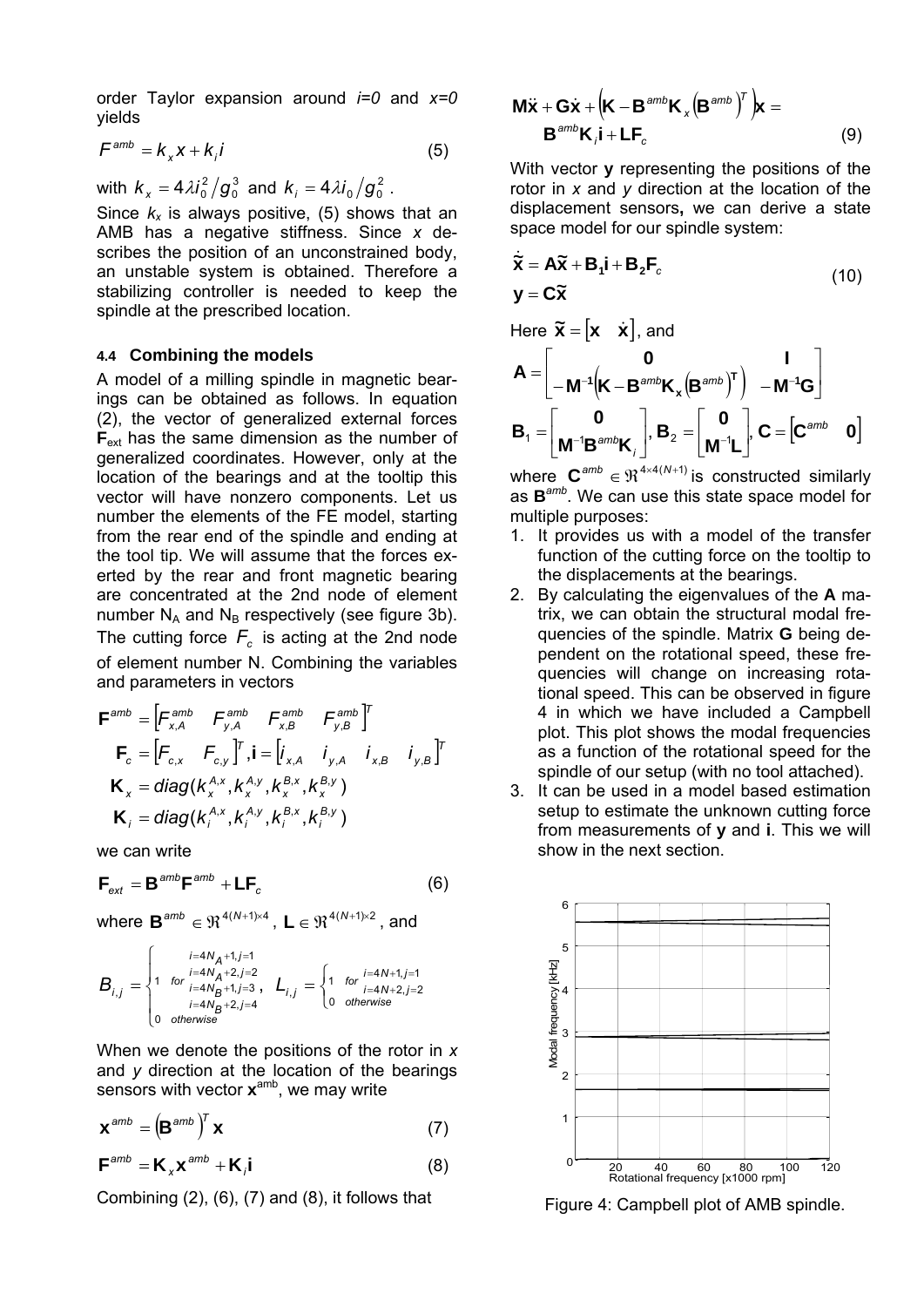#### **5 CUTTING FORCE ESTIMATION**

#### **5.1 Problem definition**

We consider magnetic bearing spindle system in its closed loop as depicted in figure 5. Transfer function  $H_{\text{amb}}$  represents the magnetic bearing spindle system for which we developed a model in the previous section. The measurements of the displacements  $\overline{y}$  of the rotor are corrupted with measurement noise  $\mathbf{v}_1$ , which is assumed to be additive. The controller  $\mathsf{H}_{\mathsf{C}}$ takes these measurements as input and computes a signal for the current amplifier  $H_A$ . The exact transfer function of the controller and the current amplifier are unknown. However, measurements of the currents through the AMB coils **i** are available. The measurement noise  $\mathbf{v}_2$  in these measurements is also assumed to be additive. With noisy measurements  $\bar{y}$  and **i** available, the objective is to estimate the unknown cutting force  $\mathbf{F}_c$ .

#### **5.2 Achievable bandwidth with indirect force estimation using AMBs**

The first question that rises is to what extent the signals  $\overline{y}$  and  $\overline{i}$  contain information about the cutting force. To evaluate this, observe from figure 5 that we can write the measurements as filtered versions of the cutting force signal:

$$
\begin{pmatrix} \overline{\mathbf{y}} \\ \overline{\mathbf{i}} \end{pmatrix} = \begin{bmatrix} \mathbf{SH}_{\text{amb,2}} \\ -\mathbf{H}_{\text{A}}\mathbf{H}_{\text{C}}\mathbf{SH}_{\text{amb,2}} \end{bmatrix} \mathbf{F}_{\text{c}} + \begin{bmatrix} \mathbf{S} \\ -\mathbf{H}_{\text{A}}\mathbf{H}_{\text{C}}\mathbf{S} \end{bmatrix} \begin{pmatrix} \mathbf{v}_{1} \\ \mathbf{v}_{2} \end{pmatrix}
$$
\n(11)

 $\mathbf{S} = (\mathbf{I} + \mathbf{H}_{amb,1} \mathbf{H}_A \mathbf{H}_C)^{-1}$  and  $\mathbf{H}_{amb,i}$  with *i=1,2* the transfer function of the AMB spindle from the current and the cutting force respectively to the displacements at the sensor positions. The unknown  $H_A H_C$  can be eliminated from this expression by constructing  $\overline{z} = \overline{y} - H_{\text{amb,1}}i$ . It can be verified that

$$
\overline{\mathbf{y}} - \mathbf{H}_{amb,1}\overline{\mathbf{l}} = \mathbf{H}_{amb,2}\mathbf{F}_{c} - \mathbf{H}_{amb,1}\mathbf{v}_{2} + \mathbf{v}_{1}
$$
 (12)



Figure 6: Measurement model of AMB spindle in closed loop.

which is equivalent to the system

$$
\dot{\widetilde{\mathbf{X}}} = \mathbf{A}\widetilde{\mathbf{X}} + \mathbf{B}_1 \widetilde{\mathbf{i}} + \mathbf{B}_2 \mathbf{F}_c - \mathbf{B}_1 \mathbf{v}_2
$$
\n
$$
\mathbf{\overline{y}} = \mathbf{C}\widetilde{\mathbf{X}} + \mathbf{v}_1
$$
\n(13)

This shows that for solving the estimation problem, we can consider an open loop model of the AMB spindle. However, as the transfer function from  $\mathbf{v}_2$  to  $\overline{\mathbf{y}}$  in this model is unstable, we need to ensure that we will construct a stable estimator. In the next section we will return to this issue.

Derivational details omitting, it can be shown that the signal to noise ratio in **z** is given by

$$
SNR(\omega) = \frac{tr(F(\omega)H'_{amb,2}(j\omega)H_{amb,2}(j\omega))}{4\overline{\sigma}_1^2 + \overline{\sigma}_2^2 \sum_i v_i^2 \left(H_{amb,1}(j\omega)\right)}
$$
(14)

Here  $\sum_i v_i^2 \left( \mathbf{H}_{amb,2} (j\omega) \right)$  means the sum of all squared singular values of transfer function  $H_{amb2}(j\omega)$ , *tr* refers to the trace operator and the matrix superscript *H* refers to the complex conjugate transpose.  $F(\omega)$  is the generalized power spectral density of the cutting forces. In the analysis, we have assumed that the noise on all measurements is uncorrelated and that all displacement and current measurements have equal variance  $\overline{\sigma}_{v_1}^2$  and  $\overline{\sigma}_{v_2}^2$  respectively. To evaluate  $SNR(\omega)$  we can do the following. We assume a cutting force of a specific amplitude and frequency, as well as values for  $\overline{\sigma}_{v_1}^2$  and  $\overline{\sigma}_{v_2}^2$ . The above equation provides the signal to noise ratio for that particular frequency. Evaluating this for the whole frequency range enables us to make a plot of the  $SNR(\omega)$ . In figure 6 we have done this for our setup, where based on sensor resolution we have taken  $\overline{\sigma}_{v_1} = 10^{-7}$  m and  $\overline{\sigma}_{v_2} = 10^{-3}$  A. A

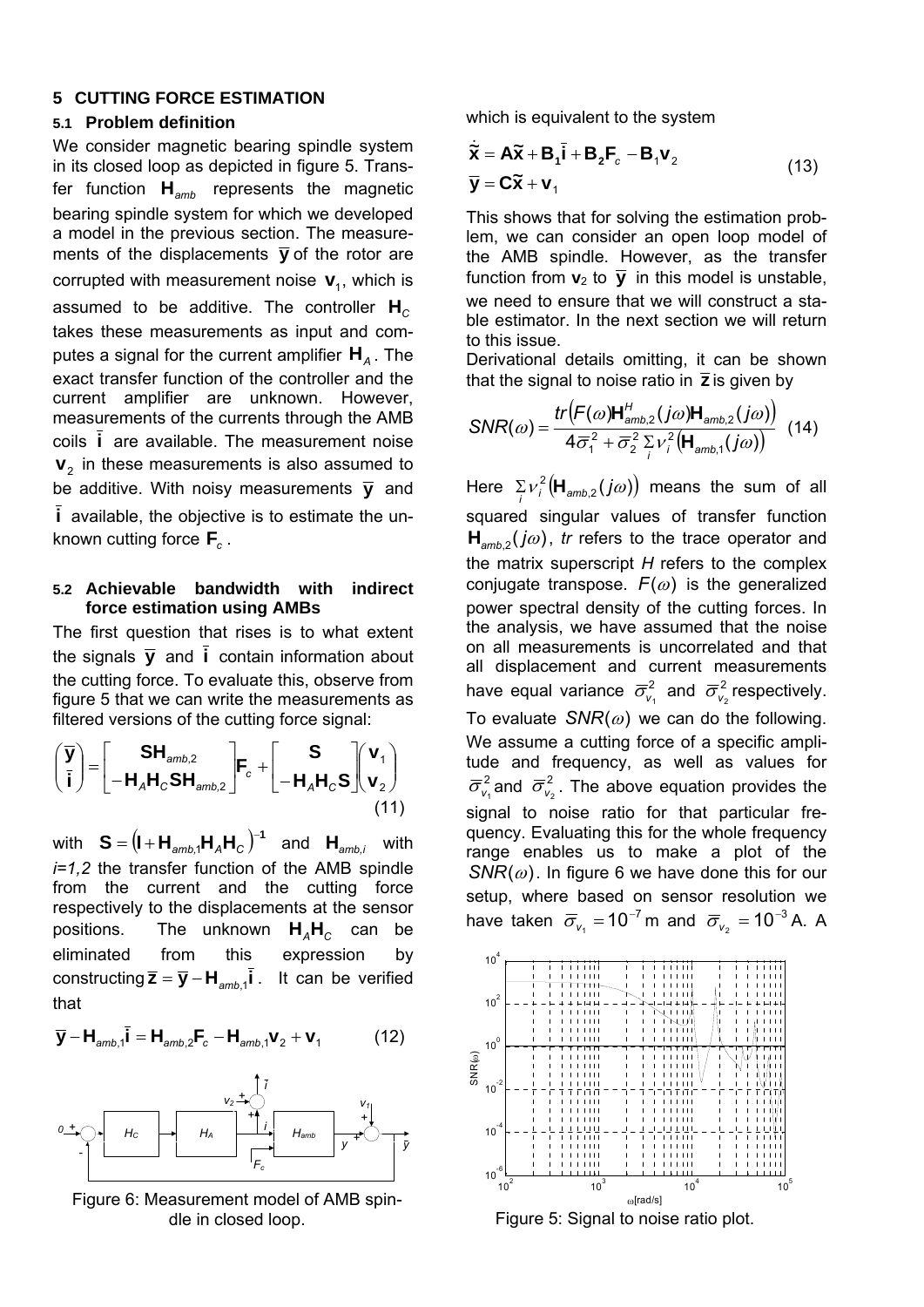cutting force with amplitude of *5N* is assumed. For those frequencies where the *SNR* will be less than 1, the noise power in **z** will exceed the power of the filtered cutting force in **z**, making estimation of the cutting force from **z** increasingly difficult. Hence the frequency where  $SNR(\omega)$  becomes smaller than 1 is a good measure for the maximum achievable bandwidth that can be obtained. For our setup this is 11.7 krad/s (1.9 kHz) which corresponds to a rotational speed of 111 krpm. This shows that potentially a force signal can be obtained with sufficient bandwidth. As a comparison, cut-off frequencies of high-end force measurement setups of leading manufacturers are around 2 kHz.

#### **5.3 Indirect force estimation by Augmented Kalman filtering**

An approach that has been proposed by a few other authors to solve similar indirect force measurement problems, is to apply the Augmented Kalman filter structure (see e.g.[5,6]). The Kalman filter is an optimal linear state estimator. In the Augmented Kalman filter structure the unknown cutting force is modeled as a slowly varying state of the system which is driven by a white noise process with a specific variance. This effectively means that the unknown cutting force is modeled as a realization of a random walk process:

$$
\dot{\mathsf{F}}_{c} = \mathsf{w} \tag{15}
$$

with **w** a white noise process with diagonal covariance matrix  $\sigma_w^2$ **I**. This type of modeling includes very limited a priori knowledge of the cutting forces and we will discuss the limitations of such modeling for force estimation in what follows. Here we will demonstrate that the approach can also be used in the case of indirect force measurement with AMB spindles. Combining our spindle model, cutting force model and measurement model, we can write:

$$
\begin{bmatrix} \dot{\mathbf{x}} \\ \dot{\mathbf{F}}_c \end{bmatrix} = \begin{bmatrix} \mathbf{A} & \mathbf{B}_2 \\ \mathbf{0} & \mathbf{0} \end{bmatrix} \begin{bmatrix} \mathbf{x} \\ \mathbf{F}_c \end{bmatrix} + \begin{bmatrix} \mathbf{B}_1 \\ \mathbf{0} \end{bmatrix} \mathbf{i} + \begin{bmatrix} -\mathbf{B}_1 & \mathbf{0} \\ \mathbf{0} & \mathbf{I} \end{bmatrix} \begin{bmatrix} \mathbf{v}_1 \\ \mathbf{w} \end{bmatrix}
$$

$$
\mathbf{\bar{y}} = \begin{bmatrix} \mathbf{C} & \mathbf{0} \end{bmatrix} \begin{bmatrix} \mathbf{x} \\ \mathbf{F}_c \end{bmatrix} + \mathbf{v}_2
$$
(16)

For this system a state estimator is designed with the following structure:

$$
\begin{bmatrix} \dot{\hat{\mathbf{x}}}\\ \dot{\hat{\mathbf{F}}}_{c} \end{bmatrix} = \mathbf{A}_{aug} \begin{bmatrix} \hat{\mathbf{x}}\\ \hat{\mathbf{F}}_{c} \end{bmatrix} + \mathbf{B}_{aug} \bar{\mathbf{i}} + \mathbf{L} \left( \overline{\mathbf{y}} - \mathbf{C}_{aug} \begin{bmatrix} \hat{\mathbf{x}}\\ \hat{\mathbf{F}}_{c} \end{bmatrix} \right) (17)
$$

Here we have that

$$
\boldsymbol{A}_{\text{aug}} = \begin{bmatrix} \boldsymbol{A} & \boldsymbol{B}_2 \\ \boldsymbol{0} & \boldsymbol{0} \end{bmatrix}, \ \ \boldsymbol{B}_{\text{aug}} = \begin{bmatrix} \boldsymbol{B}_1 \\ \boldsymbol{0} \end{bmatrix}, \ \ \boldsymbol{C}_{\text{aug}} = \begin{bmatrix} \boldsymbol{C} \\ \boldsymbol{0} \end{bmatrix}^T,
$$

while  $L = PC_{aug}^{T}R^{-1}$ ,  $R = \sigma_{v_2}^2 I$ , and and **P** is the symmetric positive solution of the algebraic Ricatti equation

$$
\boldsymbol{\mathsf{A}}_{\text{aug}}\boldsymbol{\mathsf{P}}+\boldsymbol{\mathsf{P}}\boldsymbol{\mathsf{A}}_{\text{aug}}^{\mathsf{T}}+\boldsymbol{\mathsf{Q}}+\boldsymbol{\mathsf{P}}\boldsymbol{\mathsf{C}}_{\text{aug}}^{\mathsf{T}}\boldsymbol{\mathsf{R}}^{-1}\boldsymbol{\mathsf{C}}_{\text{aug}}\boldsymbol{\mathsf{P}}=\boldsymbol{0} \ (18)
$$

with  $\mathbf{Q} = \textit{diag}(\sigma_{\nu_1}^2 \mathbf{B}_1 \mathbf{B}_1^T, \sigma_{\scriptscriptstyle{W}} \mathbf{I})$ . A well known result from linear estimation theory states that the above filter will be asymptotically stable if and only if system (16) is detectable, i.e. if  $\begin{bmatrix} \lambda \mathsf{I} - \mathsf{A}^{\tau}_{\mathsf{aug}} & \mathsf{C}^{\tau}_{\mathsf{aug}} \end{bmatrix}$  has constant rank for all  $\lambda$ with Re(*λ)>0*. Without going into full detail, it can be verified for the presented force estimator that this condition is indeed satisfied. One of requirements for this to be the case is that (C,A) is detectable. Detectability of (C,A) follows from the structure of our AMB system. Loosely we could state that this condition implies that all unstable modes of the rotor can be

observed through the sensors. Equation (17) indeed shows that the estimator takes the current and displacement measurements as inputs, and calculates an estimate of the cutting forces (as well as for the state of our system).

# **6 SIMULATION RESULTS**

The described model and estimator have been implemented in Matlab/Simulink. The number of elements that have been used for the spindle is 63, and for the tool 30. This results in a model with 752 states. The response of this system to a cutting force is simulated, where we have taken a cutting force signal that is constructed according to a model described by Dow [7]. The rotational frequency is 10,000 rpm. Figure 7 shows a plot of the simulated displacement sensor reading and the current sensor reading of the front radial x bearing.

To obtain an estimator, first balanced truncation is applied to reduce the model order to 20 states [8]. This results in a model that includes the first three flexible modes, the highest having an eigenfrequency of around 35 krad/s. As can be observed from the SNR plot of figure 6, this suffices for constructing an estimator. A good estimator is obtained by choosing  $\sigma_w = 1.10^5$ . Here an engineering approach is chosen. If the value is decreased, this implies we model our cutting force signal as a more slowly varying signal, resulting in more smooth